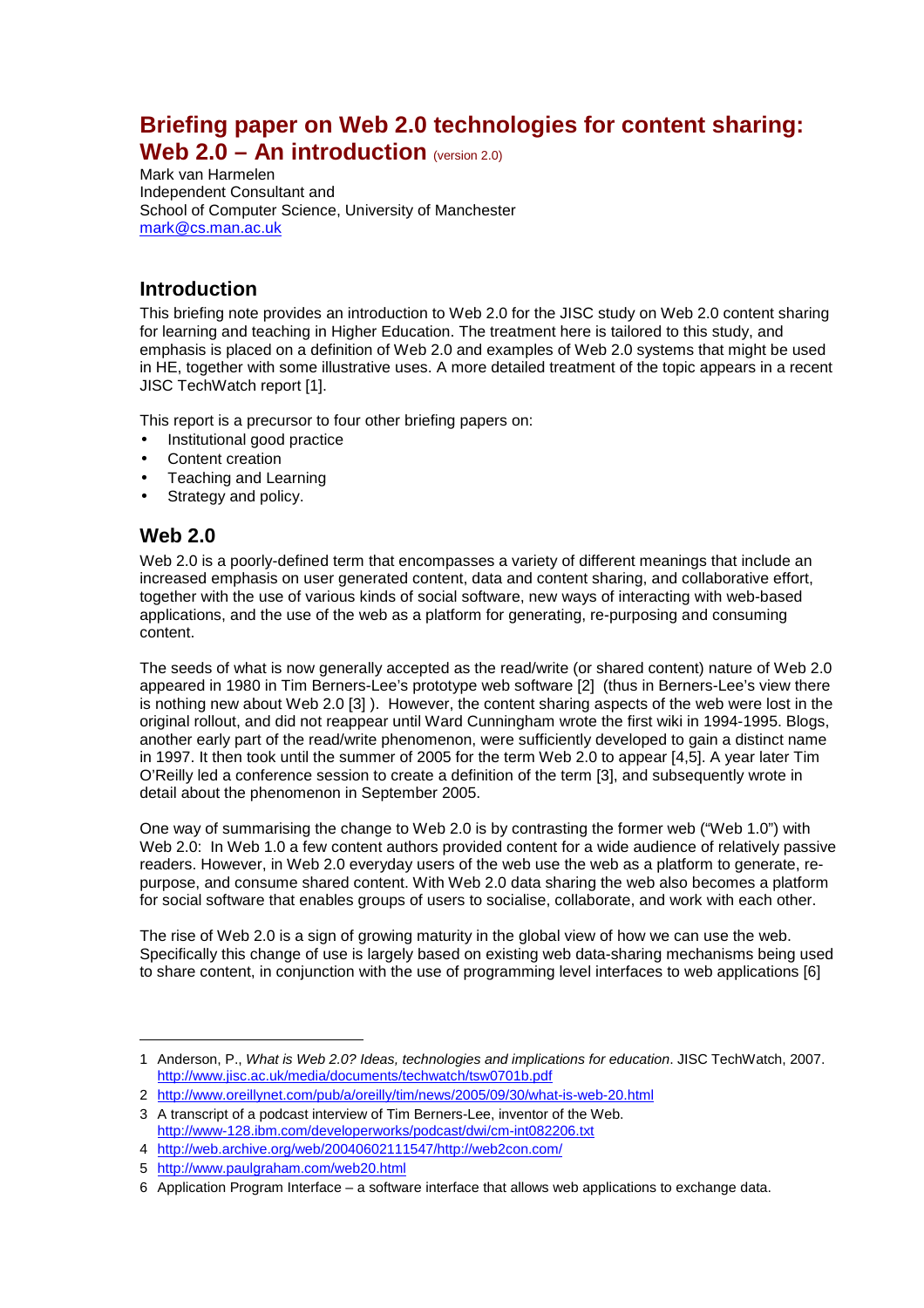that allow flexibility in reusing data at a programmatic level, and the adoption of communications protocols [7] that allow specialised data exchange.

## **Web 2.0 and media convergence**

Although it is out of the scope of the current study full the implications of Web 2.0 for learning and teaching will eventually need to be viewed in the light of media convergence. The contemporaneous growth of Web 2.0 co-occurs with increased media convergence, particularly in respect of broadband communications, telephony and the broadcast media. Several interesting developments are on the horizon:

- Although we do not think that there will ever be a total end to professionally produced and editorialised media channels, media convergence heralds the end of broadcast media as pure dissemination-only mechanisms – part of a Web 2.0 style movement towards greater user participation in and repurposing of broadcast output in a 'Media 2.0' style.
- The increased bandwidth offered by 3G telephony will encourage a move from the desktop and the desktop browser to mobile devices and browsers. Content will be created, shared and consumed on mobile devices.
- Ubiquitous computing, computing that is always around us, and always on, will change our everyday digital and media environments; mediating the world in new ways.

## **Web 2.0 Software**

One easy way to approach the subject of Web 2.0 is to look at the software that is commonly thought of as Web 2.0 software. Individual systems are hosted on a server and accessed across the web via a browser; they may be interchangeably be called Web 2.0 systems, Web 2.0 services, or Web 2.0 applications.

For the purposes of this study we define Web 2.0 systems [8] to include the types of system discussed below. For those interested in a comprehensive list of Web 2.0 systems with educational applications we recommend the excellent "Back to school with Web 2.0" series [9].

**Blogs** (originally known as weblogs): A blog is a system that allows a single author (or sometimes, but less often, a group of authors) to write and publicly display time-ordered articles (called posts). Readers can add comment to posts.

Example uses:

- A group of bloggers using their individual blogs can build up a corpus of interrelated knowledge via posts and comments. This can, e.g., be a group of learners in a class, encouraged and facilitated by a teacher, or might be a group of relatively dedicated life-long learners.
- Teachers can use a blog for course announcements, news and feedback to students.
- Blogs can be used with syndication technologies (below) to enable groups of learners and teachers to keep track of new posts.

**Wikis**: A wiki is a system that allows one or more people to build up a corpus of knowledge in a set of interlinked web pages, using a process of creating and editing pages. The most famous wiki is Wikipedia.

Example uses:

 $\overline{a}$ 

• Wikis can be used for the creation of annotated reading lists by one or more teachers.

<sup>7</sup> Many communication protocols and data sharing formats for the web are expressed in a language called XML.

<sup>8</sup> Except in this footnote, we omit the deeper technology components of the Web 2.0 equation, for example AJAX, various additional non-HTML protocols, and web based APIs allowing interoperability. Please see the TechWatch study [1] for introductory information on these.

<sup>9</sup> http://www.solutionwatch.com/512/back-to-school-with-the-class-of-web-20-part-1/ Parts 2 and 3 are linked to early in the post. See also http://itredux.com/office-20/database/.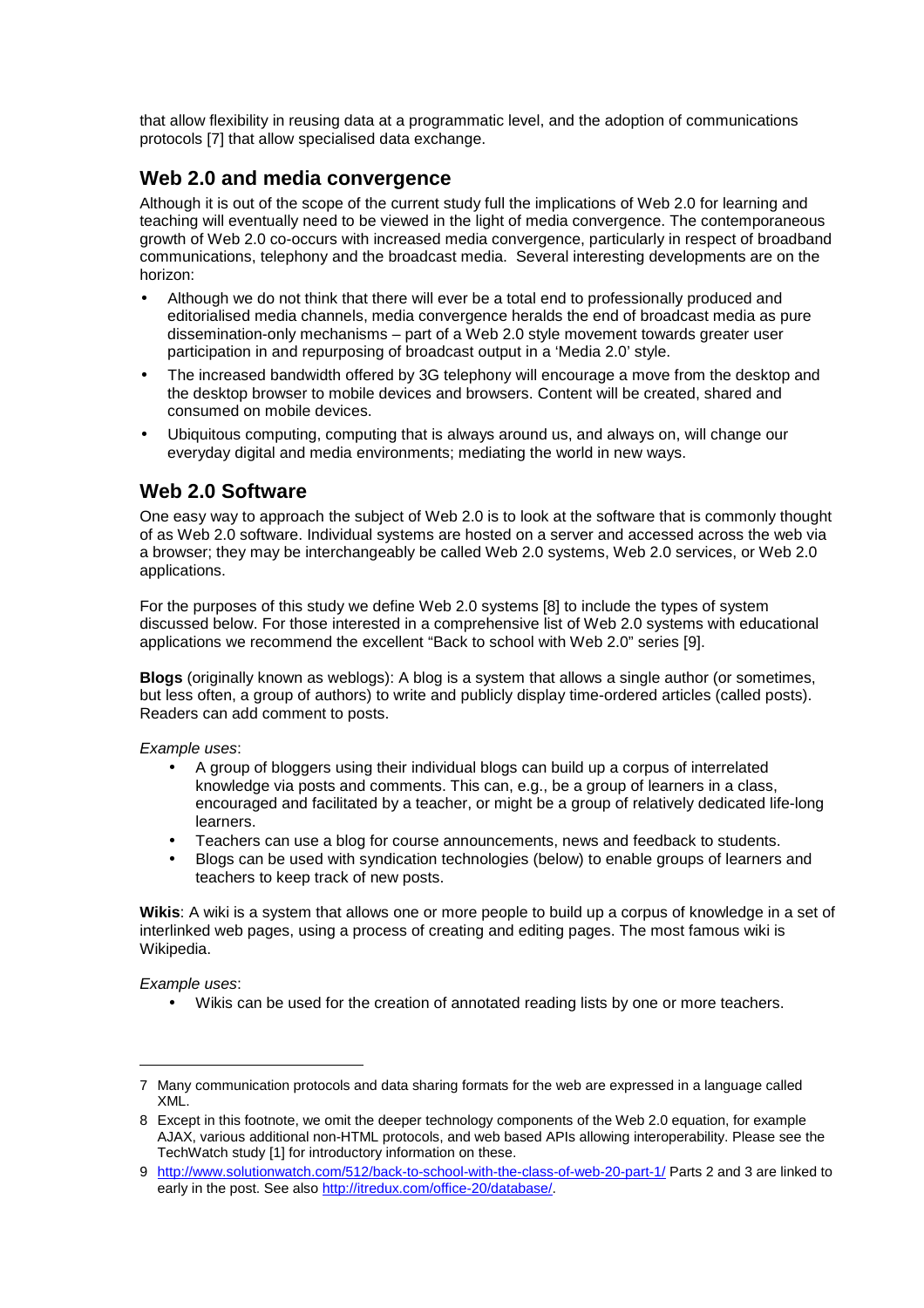- Wikis can be used in class projects, and are particularly suited to the incremental accretion of knowledge by a group, or production of collaboratively edited material, including material documenting external activities such as group projects.
- Wikis can be used by teachers to supply scaffolding for writing activities thus in a group project a teacher can supply page structure, hints as to desirable content, and then provide feedback on student generated content.
- Students can flag areas of the wiki that need attention, and provide feedback on each other's writing.

**Social bookmarking**: A social bookmarking service provides users the ability to record (bookmark) web pages, and tag those records with significant words (tags) that describe the pages being recorded. Examples include del.icio.us and Bibsonomy. Over time users build up collections of records with common tags, and users can search for bookmarked items by likely tag. Because items have been deemed worthy of being bookmarked, social bookmarking services can sometimes be more useful than search engines for finding Internet resources. Using tags, users can find other users who use the same tag and who are likely to be interested in the same topic(s). In some social bookmarking systems, users with common interests can be added to an individual's own network to enable easy monitoring of the other users' tagging activity for interesting items. Syndication (below) can be used to monitor a single user's or all users' tagging activity that uses interesting tags.

#### Example uses:

- Teachers and learners can build up collections of resources, and with a little ingenuity can also use social bookmarking systems to bookmark resources that are not on the web.
- In this way it is easy to build up reading lists and resource lists. These may, with the use of multiple tags, be structured into sub-categories.
- Groups of users with a common interest can team together to use the same bookmarking service to bookmark items of common interest. If they have individual bookmarking accounts, they all need to use the same tag to identify their resources [10].

**Media-sharing services**: These services store user-contributed media, and allow users to search for and display content. Besides being a showcase for creative endeavour, these services can form valuable educational resources. The most compelling examples include YouTube (movies) and Flickr (photos), Slideshare (presentations), DeviantArt (art work), and Scribd (documents). The last is particularly interesting as it provides the ability to upload documents in different formats and then, for accessibility, to choose different download formats, including machine-generated speech.

#### Example uses:

- Distribution and sharing of educational media and resources. For example, an art history class could have access to a set of art works via a photo sharing system.
- Flickr allows for annotations to be associated with different areas of an image and for comments to be made on the image as a whole, thereby facilitating teacher explanations, class discussion, and collaborative comment. It could be used for the example above.
- For Flickr, FlickrCC [11] is a particularly useful ancillary service that allows users to find Creative Commons licensed images that are freely reusable as educational resources.
- Instructional videos and seminar records can be hosted on video sharing systems. Google Video allows for longer higher quality videos than YouTube, and contains a specific genre of educational videos [12].

**Social networking systems**: Systems that allow people to network together for various purposes. Examples include Facebook and MySpace (for social networking / socialising), LinkedIn (for professional networking), and Elgg (for knowledge accretion and learning). Key to social networking systems are the ability to describe oneself, and the notions of friends, ranking, and communities. The ability to record friends is common in social networking systems. Users can traverse and navigate social networks via series of friends. Ranking and communities are more selectively implemented.

 $\overline{a}$ 

<sup>10</sup> Thus, e.g., members of the JISC Users and Innovation community (Emerge) are using the del.icio.us tag jisc\_emerge http://del.icio.us/jisc\_emerge to tag resources of common interest.

<sup>11</sup> http://www.bluemountains.net

<sup>12</sup> http://video.google.com/videosearch?q=genre%3Aeducational Some of this genre has been hijacked to promote particular political points of view.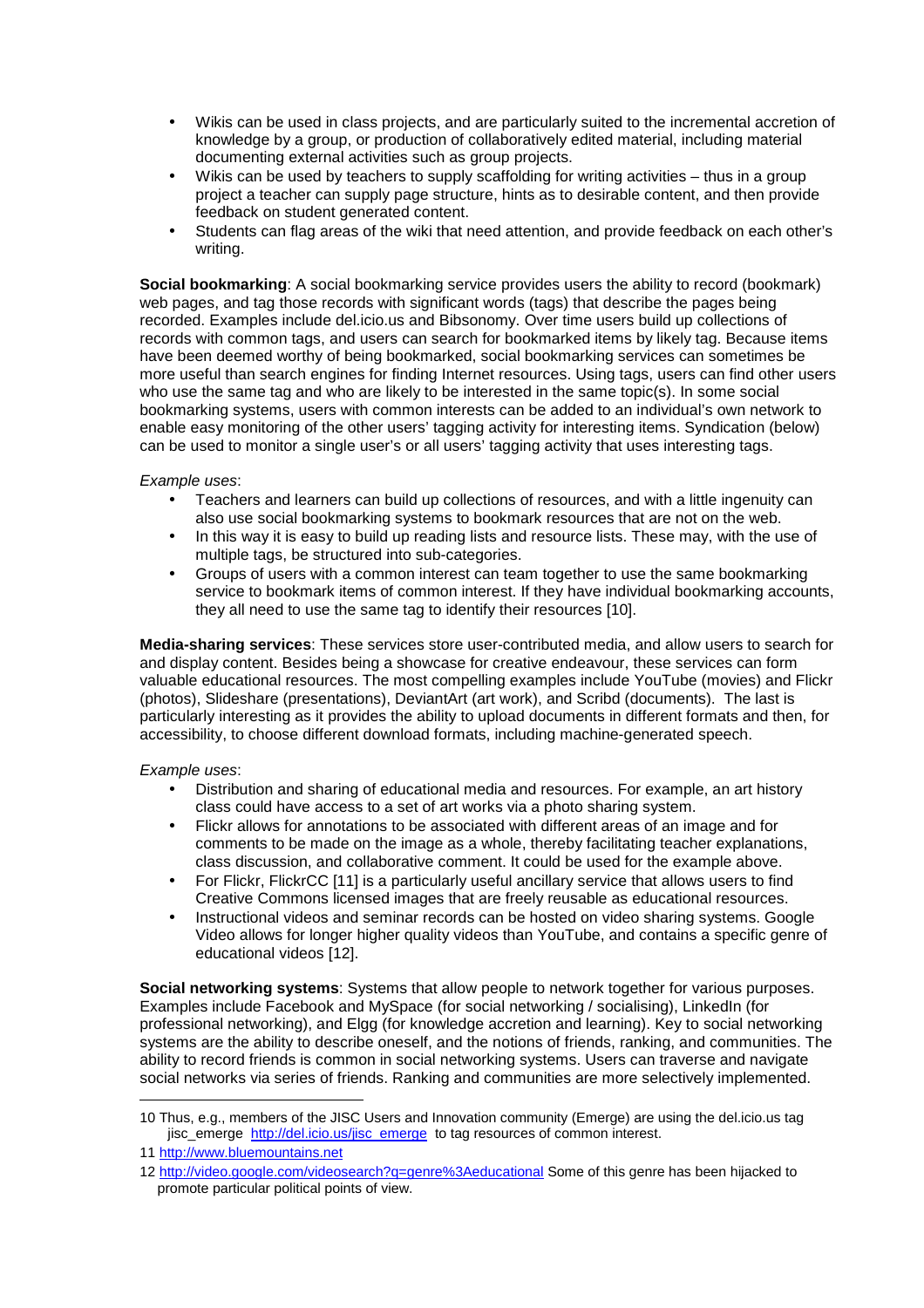Ranking (often of user contributions) by community members allows for reputations to be built and for individuals to become members of good standing; this can be an important motivator for the individual contributions that make for a thriving community. Community facilities allow for (sub-) communities of members with common interests to be established, and allow for nurturing and growth of common interests in an environment that allows a degree of insulation from the general hubbub of system activity.

#### Example uses:

- The use of Elgg at the University of Brighton is discussed in the *Institutional good practice* briefing paper.
- There is a recent report of either Facebook or MySpace being officially adopted by a teacher and used course related purposes instead of a VLE because students would not engage in the VLE.
- LinkedIn acts, at a professional level, as a model of educational use in the way in which it can be used to disseminate questions across the community for users seeking particular information.
- Other varieties of social networking systems are used at a professional level for community learning and act as potential models for educational use: e.g. Confluence, a corporate wiki system with a social network focus, is currently being used in a pilot project to promote the spread of knowledge in Local Government communities.

**Collaborative editing tools**: These allow users in different locations to collaboratively edit the same document at the same time. As yet most of these services do not allow for synchronous voice or video communication, so the use of third party synchronous communication systems are often needed to co-ordinate editing activity. Examples are Google Docs & Spreadsheets (for text documents and spreadsheets), and Gliffy (for diagrams).

#### Example use:

• For collaborative work over the web, either edited simultaneously or simply to share work edited by different individuals at different times.

**Syndication and notification technologies**: In a world of newly added and updated shared content it is useful to be able to easily keep up to date with new and changed content, particularly if one is interested in multiple sources of information on multiple web sites. A feed reader (sometimes called an aggregator) can be used to centralise all the recent changes in the sources of interest, and a user can easily use the reader/aggregator to view recent additions and changes. Behind the scenes this relies on protocols called RSS (Really Simple Syndication) and Atom to list changes (these lists of changes are called feeds, giving rise to the name feed reader). A feed reader regularly polls nominated sites for their feeds, displays changes in summary form, and allows the user to see the compete changes. Podcasting is a way in which a listener may conveniently keep up-to-date with recent audio or video content. Behind the scenes podcasting is a combination of audio or video content, RSS, and a program that deals with (a) RSS notifications of new content, and (b) playback or download of that new content to a personal audio/video player.

#### Example uses:

- Feed Readers enable students and teachers to become aware of new blog posts in educational blogging scenarios (see above), to track the use of tags in social bookmarking systems (also above), to keep track of new shared media (above), and to be aware of current news, e.g. from the BBC.
- Example uses for podcasting are to supply audio or video copies of lectures, to supply videos of experimental procedures in advance of lab sessions, and to supply audio for foreign language learning and teaching purposes (tutorial material and/or exemplar recordings of native speakers).

#### **Notes**

Many Web 2.0 systems are hybrids of the above, and common mechanisms of friends, tags, communities and feeds are used in many different kinds of Web 2.0 applications.

The field is growing fast, and many new hybrids and kinds of systems are frequently created.